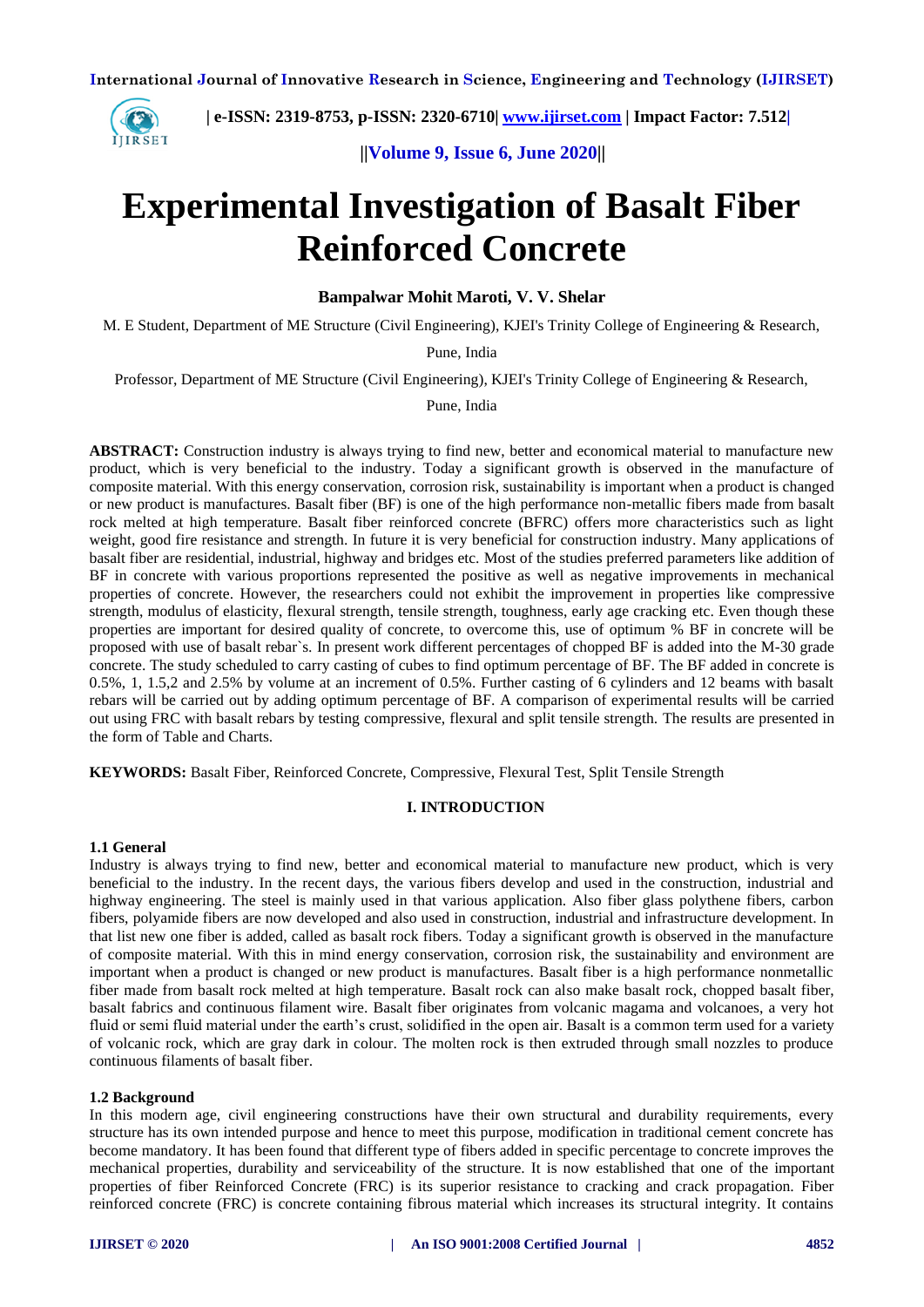

 **| e-ISSN: 2319-8753, p-ISSN: 2320-6710| [www.ijirset.com](http://www.ijirset.com/) | Impact Factor: 7.512|**

# **||Volume 9, Issue 6, June 2020||**

short discrete fibers that are uniformly distributed and randomly oriented. Fibers include steel fibers, glass fibers, basalt fiber, synthetic fibers and natural fibers – each of which lends varying properties to the concrete. In addition, the character of fiber reinforced concrete changes with mixing fiber materials, geometries, distribution, orientation, and densities.

# **1.3 Chopped Basalt Fiber and Basalt Rebar**

## **1.3.1 Chopped Basalt Fiber:**

Figure 1.1 shows chopped basalt fibers which are manufactured in a single stage process by melting pure basalt rock raw material. Basalt filaments are made by melting crushed volcanic basalt rock of a specific mineral mixture to 1,700 degrees Celsius for 6 hours. The white hot material is drawn through special platinum bushings and then cooled into fibers. The fibers cool into hexagonal chains resulting in a resilient structure substantially stronger than steel or fiber glass. Previous investigations on reinforcing concrete containing basalt fibers with different proportions have confirmed the possibility of enhancing the mechanical properties of concrete significantly. Addition of basalt fibers will have significant effect on the mechanical properties of concrete, as they are capable of resisting the high alkalinity environment of concrete, can bond chemically with cement, are a noncorrosive e material, have high thermal resistance to heat, and also have a high tensile strength. As a result, basalt fibers are considered to be apromising material to improve the concrete strength.

## **1.3.2 Basalt Rebar**

There are following some advantages of basalt rebar.

**Not harmed by harsh environments:** Figure 1.2 shows Basalt rebar having specific advantage that it does not corrode. It was specifically developed for harsh environments such as sea walls and road bridges. One of the major problems the construction industry faces today is corrosion of reinforcing steel, which significantly affects the life and durability of concrete structures. Basalt rebar effectively counters this problem because it is immune to corrosion.

**Stronger than steel rebar:** Basalt rebar provides high tensile strength. Basalt rebar is about 2.5 times stronger (tensile strength) than series 60 steel rebar of the same diameter.

**Stronger than fiber glass rebar:** The tensile strength of continuous basalt fibers is about twice that of E-glass fibers and the modulus of elasticity is about 15-30% higher.

**High chemical stability:** Basalt fibers in an amorphous state exhibit higher chemical stability than glass fibers. When exposed to water at 70 degrees C (158" F), basalt fibers maintain their strength for 1200 hours, whereas the glass fibers do so only for 200 hours.

**Thermal expansion coefficient similar to concrete:** The thermal expansion coefficient is very close to that of concrete (whereas steel is very different). This avoids concrete cracking.

**Completely non-toxic:** Basalt rebar is environmentally safe and non-toxic. It is also completely inert. The production process creates no environmental waste and it is non-toxic in use or recycling.

**Lighter in weight than steel**: Basalt rebar is about a third of the weight of steel and given that it is 2.5 times stronger than steel, then its strength to weight ratio is 7.5 times better. This makes it far easier to use and less expensive to ship.

**Used in thermal breaks:** Basalt rebars are used in thermally isolated balconies. It is observed that basalt rebar allows the balconies to be structurally attached without heat loss from the internal building structure.

**Does not conduct electrically and Safe in house fires:** The basalt fibers have good insulating characteristics. It does not loose strength in a house fire situation (it can stand 600 degrees C quite happily). The basalt fibers have high heat stability.

**UV resistance:** Basalt is naturally resistant to UV exposure (although the epoxy resin can be harmed by UV).

## **1.4 Properties of Chopped Basalt Fiber**

## **1.4.1 Physical Properties**

- 1. Color: It is available in golden brown in color.
- 2. Diameter: It is available in different diameter like 5.8 micron.
- 3. Length: Available in6mm,8mm,12mm etc.
- 4. Density: density of basalt fiber is 2650 kg/m<sup>3</sup>
- 5. Coefficient of friction: 0.42 to 0.50.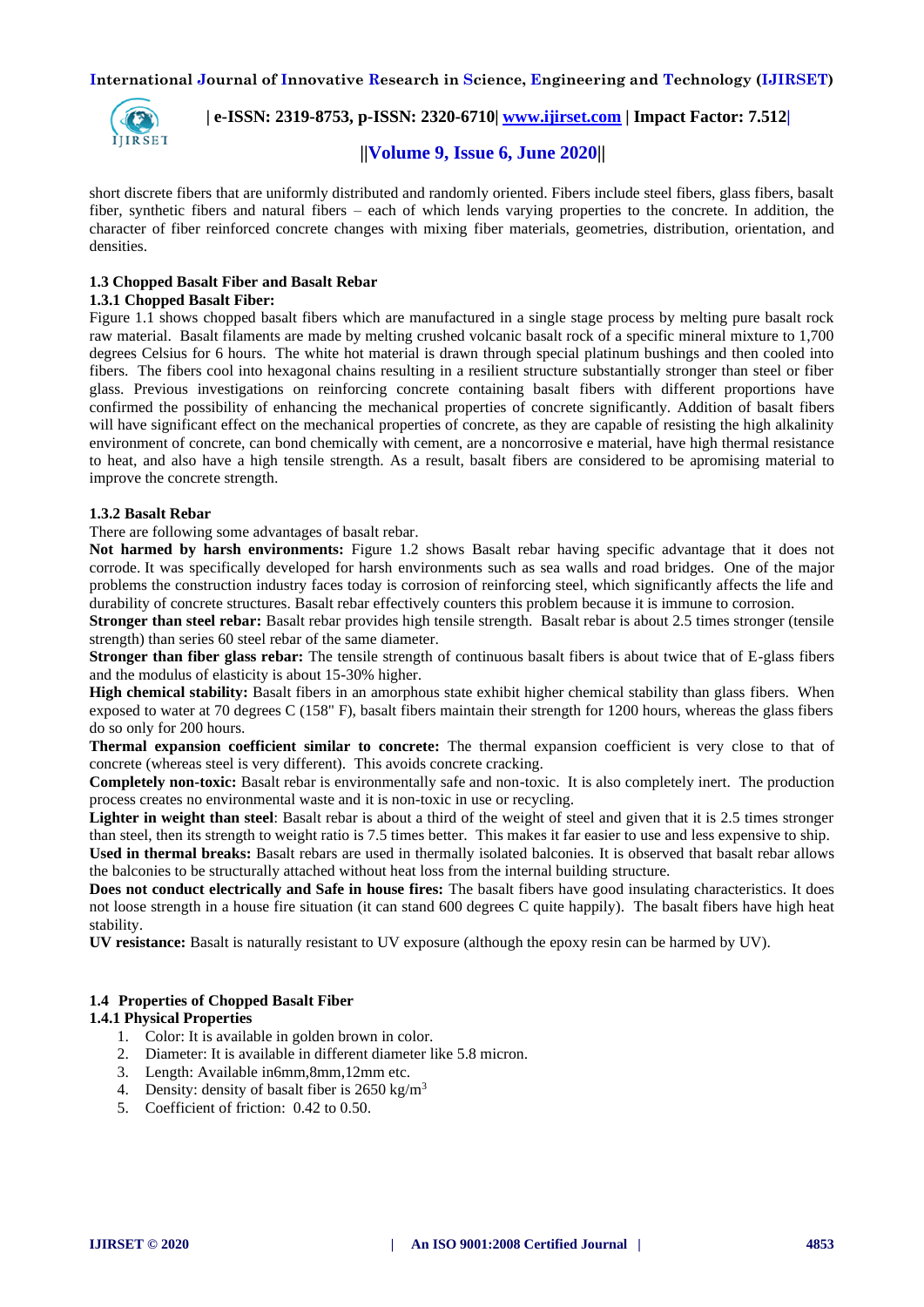

 **| e-ISSN: 2319-8753, p-ISSN: 2320-6710| [www.ijirset.com](http://www.ijirset.com/) | Impact Factor: 7.512|**

# **||Volume 9, Issue 6, June 2020||**

#### **Table No. 1.1Physical Properties of Chopped Basalt Fiber**

| <b>Property</b>         | Value(Range) |
|-------------------------|--------------|
| Density $(g/cm^3)$      | $2.63 - 2.8$ |
| Elastic modulus (GPa)   | $90 - 110$   |
| Tensile strength (MPa)  | 4100-4800    |
| Elongation at break (%) | $3.1 - 3.2$  |

#### **1.4.2 Chemical Properties**

- 1. Basalts are more stable in strong alkalis.
- 2. Weight loss in boiling water, Alkali and acid is also significantly lower.
- 3. Basalt fibers have very good resistance against alkaline environment, with the Capability to withstand pH up to 13-14.
- 4. It also has good acid and salt resistance.

#### **1.4.3 Thermal Properties**

With a thermal range of –260 ∘C to 982 ∘C and melt point of 1450∘C as well as low thermal conductivity 0.031 – 0.038w/mk, the basalt fibers are ideal for fire protection and insulation applications. Basalt fibers are most cost effective than the other high-temper Materials including E-glass, silica, ceramics, stainless steel and carbon by preventing rapid overheating and improving brake life. Offer three times the thermal efficiency of asbestos with no heat hazards.

| <b>Thermal properties</b>        | <b>Basalt</b>          | E-glass               |
|----------------------------------|------------------------|-----------------------|
| Maximum operating temperatures   | $980^{\circ}$ C        | $650^{\circ}$ C       |
| Sustained operating temperatures | $700^{\circ}$ C        | $480^{\circ}$ C       |
| Minimum operating temperatures   | $-2.60^{\circ}C$       | $-60^{\circ}$ C       |
| Thermal conductivity             | 0.031-0.038 W/m K      | $0.034 - 0.04$ W/m K  |
| Melting temperature              | $1,280^{\circ}$ C      | $1,120^{\circ}C$      |
| Thermal expansion coefficient    | $8.0$ ppm/ $\rm ^{o}C$ | 5.4 ppm/ $\mathrm{C}$ |

#### **Table No. 1.3 Thermal properties of chopped Basalt fiber**

#### **1.4.4 Corrosion and fungi resistance**

Basalt fiber has better corrosion resistance. It does not undergo any toxic reaction with water and air or gases also. Moisture regain and moisture content of basalt fibers exist in the range of less than 1%. Basalt materials have strong resistance against the action of fungi and microorganisms.

## **1.4.5 Abrasion property**

Basalt material is extremely hard and has hardness values between 5 to 9 on Mohr's scale, which results in better abrasion property. Even continuous abrasion of the basalt fiber-woven fabrics over the propeller type abraders do not result in the splitting of fiber by fracture and results only in breaking of individual fibers from woven structure which eliminates possibility of causing hazards.

#### **1.5 Effects on properties of concrete by adding BF**

The principle effects of basalt fibers on the mechanical properties of concrete are they can react chemically with the cement, producing more calcium silicate hydration which is required to increase the concrete strength. To promote bonding between the fibers and cement it was initially intended to use a cross-linking agent and coat the fibers. Calcium-Silicate-Hydrate (C-S-H) reaction outputs have been notoriously difficult to predict and model. They are capable of reducing crack propagation, thus enhancing the tensile strength of concrete. And they also have high thermal and alkaline resistance, which improves the durability of concrete. Therefore, the effects on the mechanical properties of concrete by using BF of different lengths and proportions are as presented below.

## **1.5.1 Workability**

Workability is the ease with which a fresh mix of concrete or mortar can be handled and placed. It is also defined as the ability of the concrete mix to fill in the shape of a form/mould with the desired work, and without reducing the concrete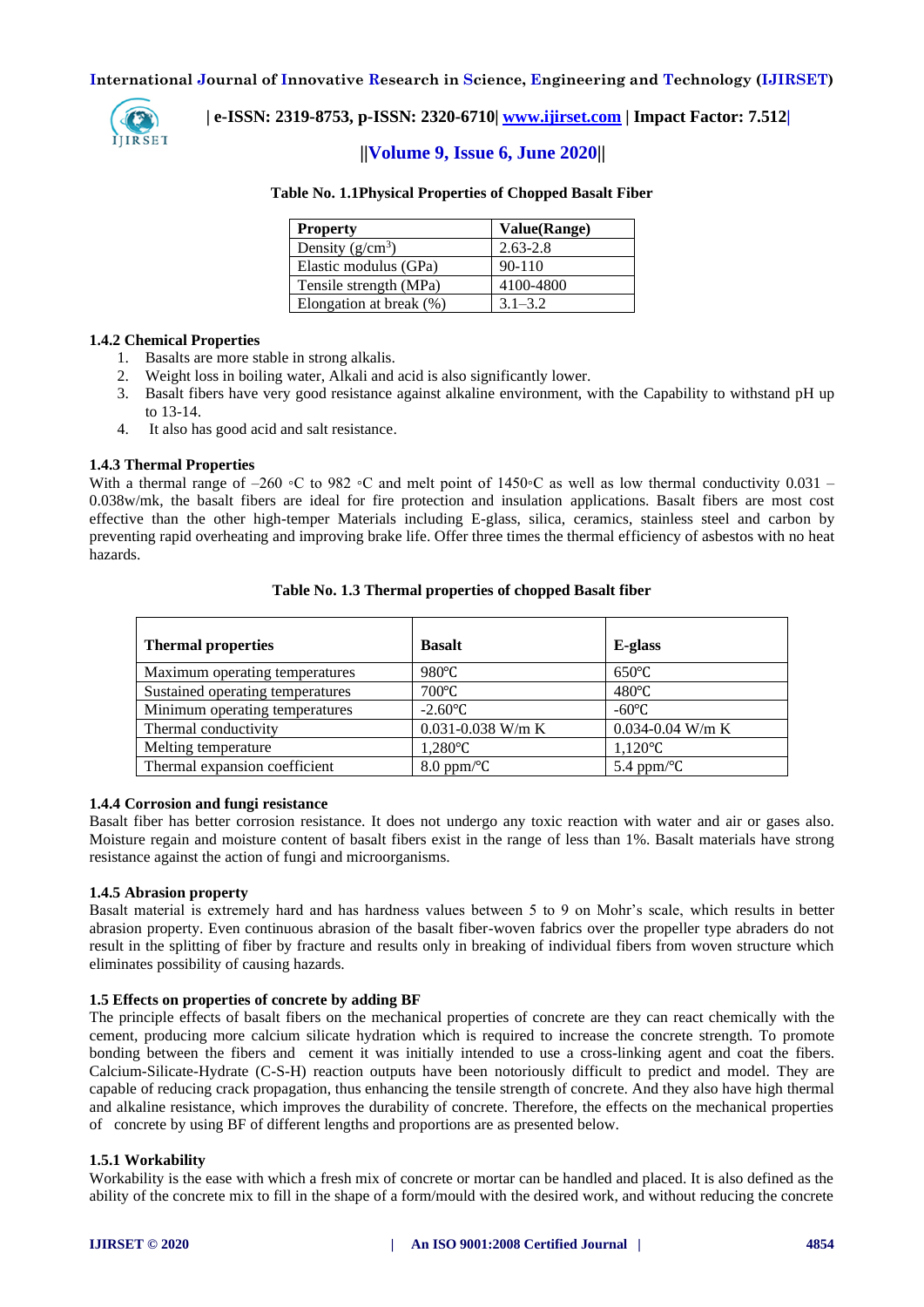

 **| e-ISSN: 2319-8753, p-ISSN: 2320-6710| [www.ijirset.com](http://www.ijirset.com/) | Impact Factor: 7.512|**

## **||Volume 9, Issue 6, June 2020||**

quality. Several factors affect the workability of fresh concrete: water content, aggregate shape, mix proportions, grading of aggregates, and the use of fibers. Workability of concrete is measured using a slump test; the addition of fibers can change the water cement ratio and, as a result, reduce its slump. The influence of pre-soaked basalt fiber on the mechanical properties of concrete, found that the slump of concrete reinforced with basalt fiber is reduced with an increase in the content and length of the basalt fiber. Different basalt fiber lengths of 10mm, 20mm and 30mm were used with different dosages of 3, 5 and 7kg/m3. The decrease in slump occurred for two main reasons: the increase of the coefficient of friction between fibers and cement during mixing; and the absorption of certain moisture by the basalt fiber, causing the slump to reduce. And the influence for workability of reinforcing concrete with different basalt fiber contents (0%, 0.5%, 1%, 1.5%, 2%, and 2.5%). The results showed that increasing the percentage volume of fibers leads to a decrease in slump. This is because basalt fibers affect the flow ability of fresh concrete, which results in a decrease in workability.

#### **1.5.2 Compressive Strength**

The compressive strength of concrete is the most common performance measure used by civil engineers in designing buildings. Compressive strength is defined as the capacity of materials to withstand load that reduces its size. In general, concrete is strong in compression and can exhibit high strength. However adding different basalt fiber lengths and content has an effect on the compressive strength of concrete. The concrete using cubic and cylindrical tests to determine the average compressive strength of three samples, mixed with and without basalt fibers, at 28 days. The results showed that the average compressive strength for the basalt fiber concrete samples was higher than the compressive strength of the normal concrete samples at 28 days at particular percentage of BF content. The variation of concrete compressive strength mixed with different basalt fibers content has been presented. The compressive strength of concrete increases with increasing basalt fiber content up to specific percentages depending on the length and properties of BF used for investigations after this, the concrete compressive strength tends to decrease gradually by 12%. This is due to the cohesive decrease between the cement paste and the aggregate that plays a significant role in the compressive strength of concrete. Thebasalt fiber length that was used was 24.3 mm, with a diameter of 13 μm.

#### **1.5.3 Tensile strength**

Although concrete is weak in tension, the knowledge of concrete tensile strength is essential to determine the load under which cracks will develop. This load has an influence on the formation of cracks and their propagation to the tension side of the concrete and other concrete members. Reinforcing concrete with basalt fibers reduces the crack width, thus improving concrete strength and durability. The tensile strength of concrete reinforced with basalt fibers increases with the age of curing. Concrete tensile tests were carried out on concrete samples reinforced with and without basalt fibers. The specimens were kept in water for curing for 7 days, 14 days and 28 days, and on removal were tested by spraying water on the concrete. The tensile strength of concrete increases as the length of the pre-soaked basalt fibers increases. The effect of using different basalt fiber lengths of 10mm, 20mm and 30mmon the tensile strength of concrete. Using 30mm basalt fiber achieved the highest tensile strength. Using 12mm basalt fiber with 1-2% content results in achieving Higher concrete tensile strength in addition, reinforcing concrete with basalt fiber 24mm and50mm in length, with 1-3% content, increases the tensile strength significantly by 1.79 times. Although most fiber lengths achieved higher tensile strength, there was no a significant difference when using 24mm and 50mm fiber lengths.

#### **1.5.4 Flexural strength**

In the construction and engineering field, knowing some terms such as the flexural strength of the material is essential in order to make sure that the material is strong enough to be used in structures. The flexural strength is defined as the material's ability to resist deformation under load. The flexural concrete strength tests using prisms for different samples, the results showed that the flexural strength of concrete increases for all concrete mix proportions with age. This shows that the contribution made by mixing basalt fibers with concrete increases its flexural strength.

#### **1.6 Aim and Objective**

The aim of the experimental investigation is to analyse the properties of concrete by adding the most suitable combination of basalt fiber percentage and use of basalt rebars into the concrete. This optimum percentage basalt fiber quantity is considered for further investigation. Comparison of results with normal concrete is carried out.

- 1. To determine the optimum percentage of Basalt Fiber quantity into the concrete.
- 2. To use basalt rebar with optimum percentage of Basalt Fiber into the concrete.
- 3. To check the behaviour of BFRC under compression, tension and flexural strength
- 4. To check the deflections in FRC beams by using basalt rebars.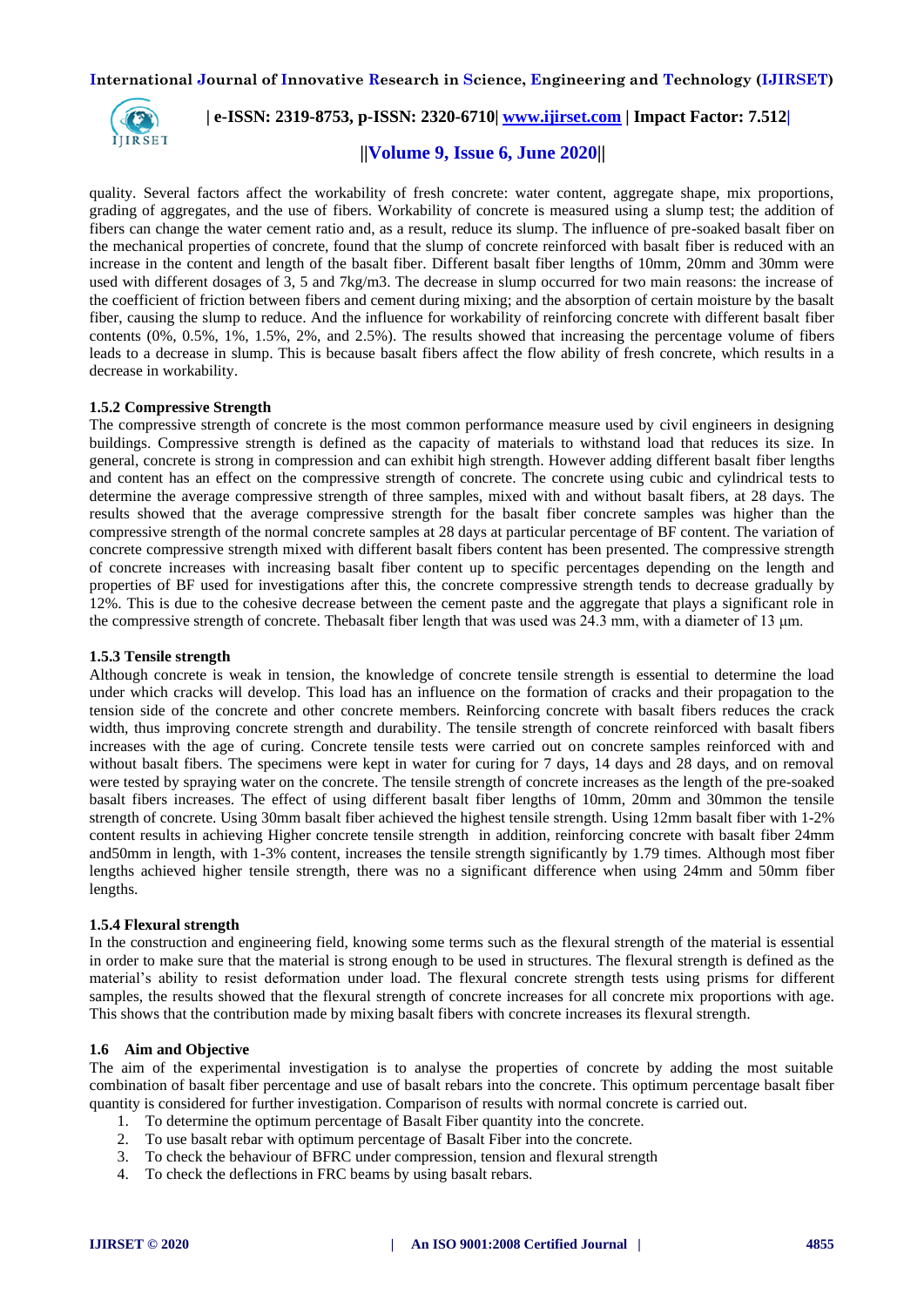

 **| e-ISSN: 2319-8753, p-ISSN: 2320-6710| [www.ijirset.com](http://www.ijirset.com/) | Impact Factor: 7.512|**

 **||Volume 9, Issue 6, June 2020||** 

## **II. LITERATURE REVIEW**

#### **2.1 General**

As we know that from last few decades the construction field has seen a growing interest in the advantages by using fiber reinforced concrete structures. Between the different types of fibers available, basalt fiber is considered a promising new material to use. It has extremely good strength characteristics and thermal resistance, high resistance to an alkaline environment, and is cheap product, making it an excellent material to reinforce concrete. In view of the significance of basalt fibers for concrete, and because different lengths and proportions of basalt fibers have an effect on the mechanical properties of concrete, it is proposed to review the effect of using different hybrid fibers with basalt fibers lengths and content on the mechanical properties of concrete.

#### **2.2 Review of literature**

**Dr. K. Ramadevi** - Basalt fiber is a relatively newcomer to fiber reinforced polymers (FRPs) and structural composites. It has a similar chemical composition as glass fiber but has better strength characteristics and unlike most glass fibers is highly resistant to alkaline, acidic and salt attack making it to perform well for water retaining structures. This paper presents an experimental investigation that was carried out to evaluate the performance characteristics of basalt fiber reinforced concrete beams. The variation of mechanical properties with the fiber length and optimum dosage of fiber content is found out experimentally. It was observed that higher fiber length showed increase in compressive strength, split tensile strength and flexural strength compared to plain concrete control specimen an attempt is made to predict the impact of basalt fiber in the properties of M40 grade concrete. The influence of fiber length in the mechanical properties and the optimum range of fiber are also studied.

**Abhijeet B. Revade** - Basalt fiber is easy to disperse when mixed with cement concrete. Fresh concrete with basalt fibers has important characteristics like good workability, good stability, excellent thermal resistance, anti-seepage, crack resistance and impact resistance. The study it was proposed that, the usage of Basalt fibers in low cost composites for civil infrastructure applications gives good mechanical properties like strength and lower cost predicted for basalt fibers. Basalt fiber has used as a cost effectively replace to fiber glass, steel fiber, polypropylene, polyethylene, polyester, aramid and carbon fiber products in many applications. A coir fiber, glass, steel, polypropylene, polyester fibers are used in concrete to gain strength to the concrete. In this study, the compressive and splitting tensile strength was studied after introducing chopped basalt fibers.

**Julita Krassowska -** Fiber reinforced concrete beams were not destroyed rapidly. Failure mode of beams varied in dependence on the amount of shear reinforcement and fiber content in concrete. Larger number of diagonal cracks with a smaller width were observed in fiber reinforced concrete beams. Failure of beams of concrete without fibers was rapid with a characteristic brittle cracking. Basalt fibers revealed the ability to transfer significant shear stress after cracking in comparison to plain concrete. The main purpose of the fibers in concrete is to provide control of cracking and to increase the fracture toughness of the brittle matrix through bridging action during both micro and macro cracking of the matrix. Analyzing the shear stresses on the central support of two-span beams, it can be concluded that in the case of basalt fiber series, the higher the fiber content in concrete, the higher the stresses at failure. As a result of the investigation carried out, a significant effect of basalt fibers on the cracking resistance was found. The moment of first crack appearance in the fiber reinforced beams occurred later than in the beam without fibers and it was related to their content. The increase in the amount of dispersed reinforcement caused the increase in value of cracking moment.

**Zhong-Xian Li -** The contributions of different types of fibers to the mechanical properties of HFRC were also investigated. The observations from the tests offer a practical guidance to concrete composites designers on the shear strength and shear deformation ability of different structures, especially for use in constructing the shear keys of an immersed tunnel. The optimized unit weight of the hybrid fibers was obtained through the parametric studies on the improvements of different fiber contents on the mechanical properties of the HFRC, especially the shear strength and toughness. Additionally, the influences of incorporating hybrid fibers on flexure, direct shear toughness and residual load were also studied. The direct shear strength, shear toughness and residual shear load significantly increased due to the addition of steel fibers and basalt fibers.

**Marek Urbanski -** was to clarify the effect of basalt flexural reinforcement on ductility, deformability, ultimate stresses and damage mechanisms of structures reinforced with BFRP compared to traditional structures, reinforced with steel bars. Particular attention was paid to studies examining the impact of slip phenomenon, which may occur at the interface between the BFRP bars and the surrounding concrete. That in contrast to the bilinear stress-strain dependence for a steel reinforcement, basalt reinforcement has a linear dependence until the entire the beam section load capacity has been exhausted. It was noted that critical load for tested beams reinforced with BFRP bars was much greater than the carrying capacity of beams with conventional steel reinforcement, which arose from the different degrees of mechanical reinforcement in both types of beams.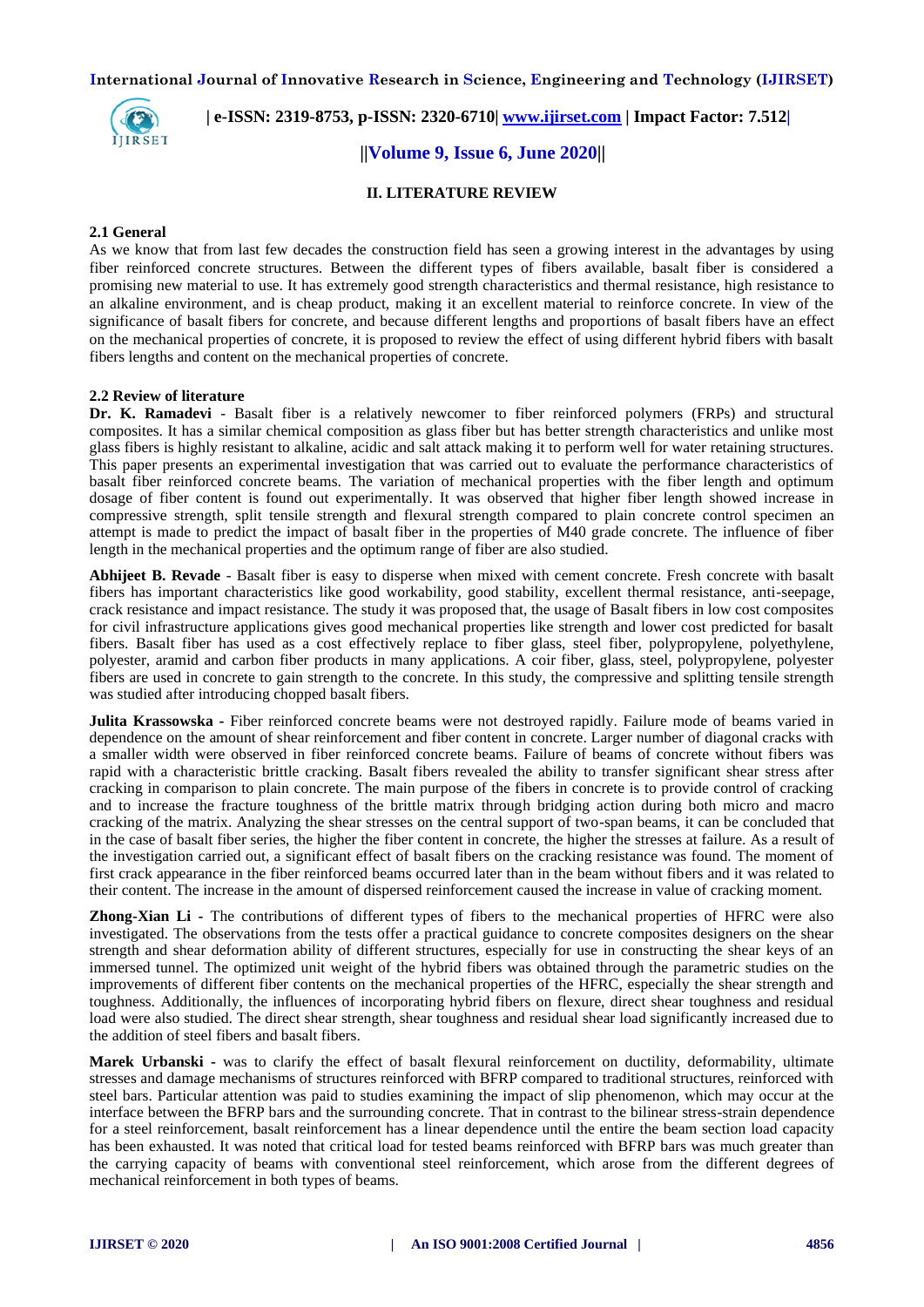

 **| e-ISSN: 2319-8753, p-ISSN: 2320-6710| [www.ijirset.com](http://www.ijirset.com/) | Impact Factor: 7.512|**

## **||Volume 9, Issue 6, June 2020||**

**Duaa Fadil -** Experimental of fibers and hybrid fiber concrete mixtures and RC beams. The flexural and mechanical behavior of concrete reinforced with fibers are compared. The crack pattern for all beams was failed in the flexural zone where the number of cracks increased. When Vertical cracks appeared during the initial load until the beams failed. Fibers are capable of avoiding a sudden and brittle concrete crushing owing to their capability of improving concrete toughness in compression.

**Rajvi T. Desai -** is to compare the flexure behavior of beam casted by using conventional steel reinforcement and BFRP (Basalt Fiber Reinforced Polymer) rebar. As structural behavior of any element is also influenced by bond strength between reinforcement and concrete, an attempt is also made to study bond strength for conventional steel and BFRP rebar. Of behavior of beam reinforced with basalt fiber reinforced polymer bars. As steel reinforcement are susceptible to corrosion in aggressive environment. An attempt is intent to use a new type of fiber reinforced polymer rebar in beam instead of steel bar as flexural reinforcement. To study bond strength 10 mm and 12 mm size of BFRP bars were used to perform pull out test. For flexural behavior 10 mm and 12 mm size BFRP bars were provided in flexural zone and compared with convention RCC beam were tested and analyzed. The potential to significantly contribute towards providing a reference for the application of concrete.

**YihongGuo -** The simultaneous effect of basalt fiber (BF) and mineral admixtures (fly ash and silica fume) on the resistance of concrete to chloride penetration at different curing ages. Fifteen mixtures with five BF volume contents and three types of cementations materials were fabricated and cured for 28 or 56 days. The apparent density, compressive strength, charge passed and chloride diffusion coefficient reinforced with basalt fiber in salty and other severely corrosive environments. However, further research, particularly the effect of fiber length and length-todiameter ratio on the properties of concrete is needed to facilitate the design and production of such concrete.

**L I Khudyakova -** It is shown that they can be applied in building material production. Adding magnesium-silicate rocks into binding compositions allows enhancing their physical and mechanical parameters. Using them as coarse or fine aggregate, as well as a reinforcing component, enhances performance characteristics of concretes. Adding batch to the composition allows optimizing process parameters for obtaining ceramic materials and improving their quality. Practically all magnesium-silicate rocks are located in overburden dumps. Their involvement into production cycle will allow for not only solving environmental problems but also expand the list of raw materials applicable in construction industry. The goal of this paper is to provide a review of application of magnesium-silicate rocks (serpentines, basalts) in building material production, as well as describe the perspective of using other rocks, namely unites, in this industry.

## **III. PROBLEM STATEMENT AND METHODOLOGY**

#### **3.1 General**

Now a day's construction has been increased so fast that it needs a lot of resources for its execution. A lot of construction needs a lot of concrete. During the process of selecting an appropriate material to improve the properties of concrete by adding challenging materials like basalt fiber and basalt rebars into the concrete is the new trend and technology. For construction industry, the mechanical properties of material are considered to play a major role in this selection, which depends strongly upon understanding the material microstructure and components. In this context, it's important for engineers to possess a deep understanding of how the microstructure is formed, and how the addition of new materials can influence the engineering properties. Hence there is so much demand for study and apply the basalt fibers and basalt rebars into the concrete construction. As per the demand, various optimum percentages of addition of basalt fibers into the concrete have been needed to study.

#### **3.2Problem statement**

One of the major problems faced in reinforced concrete construction is the corrosion of reinforcing steel, which significantly affects the life and durability of concrete structures. Due to the corrosion of steel bars, structural members cannot take deflections under loads. Basalt rebars can effectively eliminate the problem of corrosion as they are immune to corrosion. In addition to high tensile strength, light weight, and good chemical resistance basalt fibers also possess high thermal resistance and they do not conduct electricity. However, it has only been a limited number of researches found in open literature concerning chopped basalt fiber reinforced concrete. However, no previous research was conducted using basalt bundled fibers and chopped basalt fibers. Hence, this study was developed to investigate the effect of using chopped basalt fibers and its rebars into the concrete to check the mechanical properties by conducting tests like flexural, compressive, and split tensile strength on concrete specimens.

#### **3.3 Methodology**

The experimental study was carried out in three phases. The first phase is to prepare a mix design of concrete as per the properties obtained and gradation of materials. The Second phase of the experimental investigation is to find the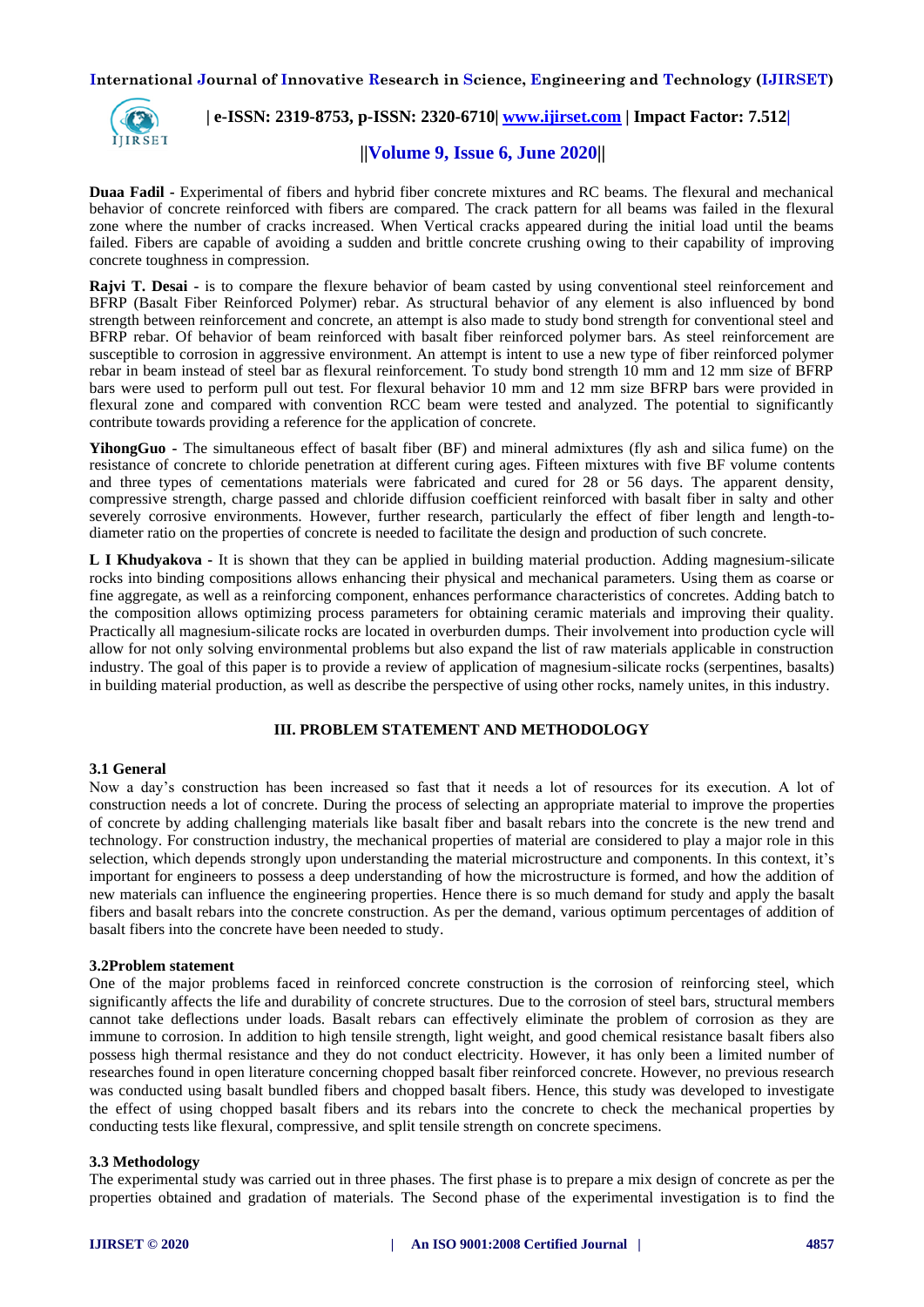

 **| e-ISSN: 2319-8753, p-ISSN: 2320-6710| [www.ijirset.com](http://www.ijirset.com/) | Impact Factor: 7.512|**

# **||Volume 9, Issue 6, June 2020||**

optimum percentage of BF mixed into the concrete under compression test. Addition of different percentage of BF For a mix designed concrete is scheduled, from which optimum percentage of BF available for experimental investigation was to be found out. The third phase includes preparing a concrete for cylinder and beam specimens by adding optimum percentage of BF. Casting of 6 cylinders is carried out and further by using basalt rebars with same (Optimum Percentage) BF casting of 12 beams will be carried out. A comparison of experimental results with normal concrete specimens will be carried out using FRC and basalt rebars by conducting split tensile and flexural strength tests into the laboratory.

1. A mix design for M-30 grade of concrete is adopted for trial. Cubes were casted for curing period of 28 days. These cubes were tested for compression strength.

2. A total 18 number of cubes were casted with addition of BF percentage into the concrete by volume, such as0%, 0.5, 1, 1.5, 2 and 2.5% at an increment of 0.5%.

3. By adding different percentage of BF into the concrete, optimum percentage of BF will be obtained.

4. Further, by using optimum percentage of basalt fibers into the concrete, 6 cylinders were allowed to cast and comparison the split tensile strength results with normal concrete cylinders is proposed.

5. Further beam specimens were proposed to cast by using optimum percentage basalt fibers and basalt rebar instead of steel bars as a Basalt Fiber Reinforced Concrete (BFRC).A total number of 12 beams were casted for flexural strength test. After the test, load-deflection data and flexural strength of different beams specimens was compared with normal concrete specimens.

## **IV. MATERIALS AND MIX DESIGN**

#### **4.1 Mix Design**

Mainly the concrete mix design is done to check the compressive strength of the concrete. The cost of concrete is totally dependent over the cost of materials which we are going to add in it. Also it depends on the plant and labour charges. The variation in the cost of concrete mainly comes from the fact is that the cement is much costlier than that of aggregates. Thus the main motive of the mix design is to produce a concrete with not more than required the quantity of cement. Also higher quantity of cement causes shrinkage and cracking in the structure.

The Bureau of Indian Standards (BIS) has given us a recommended guideline specified for concrete mix design which was published in IS 10262:1982 for the proportioning of concrete mixes. It is then revised in the year 2009. During the experimental study of this project, the concrete mix design is adopted from Indian Standards of concrete mix proportioning - guidelines first revision (IS 10262:2009) for the M30 grade of concrete.

#### **4.1.1 Data required**

Data required for the concrete mix design is as follows:

| Table 4.1 Data required |                                |                             |  |  |  |
|-------------------------|--------------------------------|-----------------------------|--|--|--|
| <b>SN</b>               | <b>Description</b>             | <b>Values</b>               |  |  |  |
|                         | Grade designation              | $M-30$                      |  |  |  |
| 2                       | Type of Cement                 | OPC (53 grade)              |  |  |  |
| 3                       | Max nominal size of aggregates | $20 \text{ mm}$             |  |  |  |
| 4                       | Water-cement ratio             | 0.45                        |  |  |  |
| 5                       | Workability                    | 75mm (slump)                |  |  |  |
| 6                       | Exposure condition             | Mild                        |  |  |  |
| 7                       | Type of aggregates             | Crushed angular aggregates  |  |  |  |
| 8                       | Sp. Gravity of cement          | 3.15                        |  |  |  |
| 9                       | Sp. Gravity of C.A.            | $10mm$ (2.68) $20mm$ (3.02) |  |  |  |
| 10                      | Sp. Gravity of River Sand      | 2.688                       |  |  |  |
| 11                      | Fine aggregate zone            | Grade zone I                |  |  |  |

## **4.1.2 Target strength of mix proportioning**

The target compressive strength of the mix design can be calculated by using following formula:  $fck' = fck + 1.65 s$  (4.1) From **Table 1** of IS 10262:2009, Standard deviation,  $s = 5$  N/mm<sup>2</sup> Therefore, Target compressive strength =  $30 + 1.65 \times 5$  $= 38.25$  N/mm<sup>2</sup> (Table 1)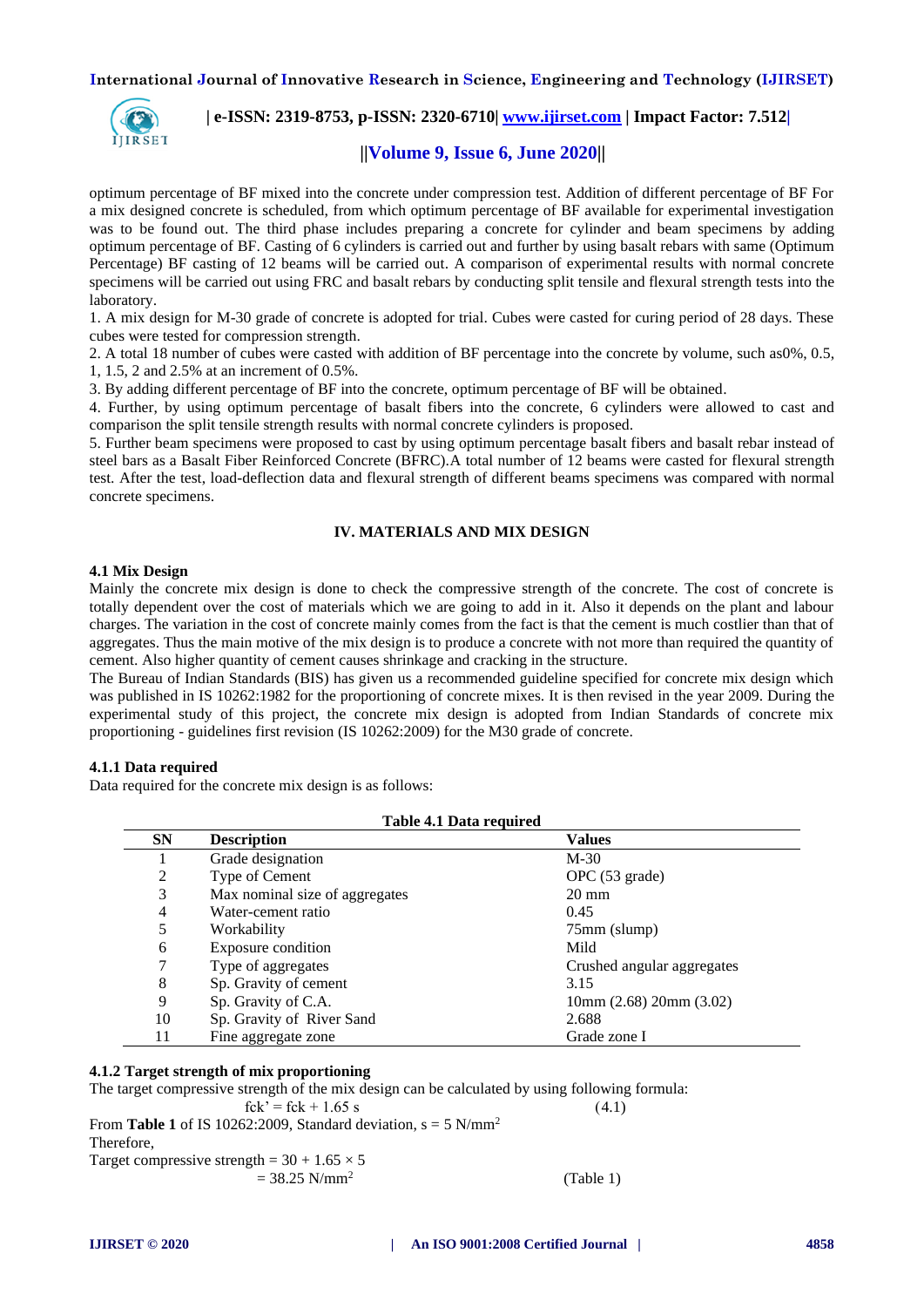

 **| e-ISSN: 2319-8753, p-ISSN: 2320-6710| [www.ijirset.com](http://www.ijirset.com/) | Impact Factor: 7.512|**

## **||Volume 9, Issue 6, June 2020||**

## **4.1.3 Selection of water cement ratio**

According to IS 10262:2009 from **Table 5** The maximum water cement ratio for mild exposure  $RCC = 0.55$ For trials, take water cement ratio as 0.45

#### **4.1.4 Selection of water content**

From IS 10262:2009, **Table 2**, the water content for 20mm size of aggregate is 186kg for 25 to 50mm slump. Water content for 75 mm slump is, Consider 186 kg, as water absorption of river sand, 20mm and 10mm is 2.21, 1.2 and 1.29 respectively. As the F. A. (River Sand) confirms sieve analysis limit (60-95) on 2.36mm IS sieve, considering zone I grading from Table 4 of IS: 383 Consider w/c Ration 0.45 Table 5 of IS:456 Hence Max Water Content= 186 litre or kg

#### **4.1.5 Calculation of cement content**

Cement content $=$  Water content  $\frac{a}{w/c \text{ ratio}}$  =  $\frac{1}{0.45}$  $\frac{186}{15}$  = = 400 kg/m<sup>3</sup>> 320 kg/m<sup>3</sup> (Min cement content) hence ok

#### **4.1.6 Volume of C. A. and F. A.**

According to IS 10262:2009, from **Table 3** volume of coarse aggregate per unit volume of total aggregate for 20mm aggregate and grade zone II is given by: Volume proportion if C.A. =  $0.60$  Volume proportion of F.A. =  $1 - 0.60$  = 0.40

#### **4.1.7 Mix calculation per m<sup>3</sup> of concrete**

a. Volume of concrete  $= 1 \text{ m}^3$ 

b. Volume of cement 
$$
= \frac{\text{Mass of cement}}{\text{Sp. gravity of cement}} \times \frac{1}{1000} = \frac{400}{3.15} \times \frac{1}{1000} = 0.126 \text{ m}^3
$$
 (5.2)

c. Volume of water Mass of water  $x \frac{1}{1000} = \frac{18}{1}$  $\frac{186}{1}$  x  $\frac{1}{1000}$  = 0.180 m<sup>3</sup> (5.3)

d. Volume of all in aggregates =  $[a - (b + c)] = [1 - (0.126 + 0.180)] = 0.694 \text{m}^3$ 

e. Mass of C.A. 
$$
= d x
$$
 Volume of C.A. x Sp. Gravity of C.A. x 1000

 $= 0.694$  x 0.6 x 3.03x 1000 = 1261.692 kg/m<sup>3</sup> f. Mass of F.A.  $= d x$  Volume of F.A. x Sp. Gravity of F.A. x 1000

 $= 0.694$  x 0.4 x 2.68 x 1000 = 743.968 kg/m<sup>3</sup>

#### **4.1.8 Final mix proportion for M 30 grade of concrete is 1:1.87:3.18**

The mix proportion calculated above can be stated as given in **Table 4.1**

#### **Table 4.2 Mix proportion**

| Description                                   | Cement | Fine Aggregate | Coarse<br>Aggregate | Water |
|-----------------------------------------------|--------|----------------|---------------------|-------|
| Mix proportion (by weight)                    |        | l.87           | 3.18                | 0.45  |
| Quantities of materials (in $\text{kg/m}^3$ ) | 396.9  | 743.968        | 1261.692            | 186   |

#### **V. EXPERIMENTAL PROGRAM**

#### **5.1 General**

The experimental program has been designed to carry out casting and testing of 18cubes by varying fiber content, 12 beams specimens using Basalt rebars of varying diameters and 6 cylinders using chopped BF. Comparisons of results are investigated. M-30 grade of concrete is used.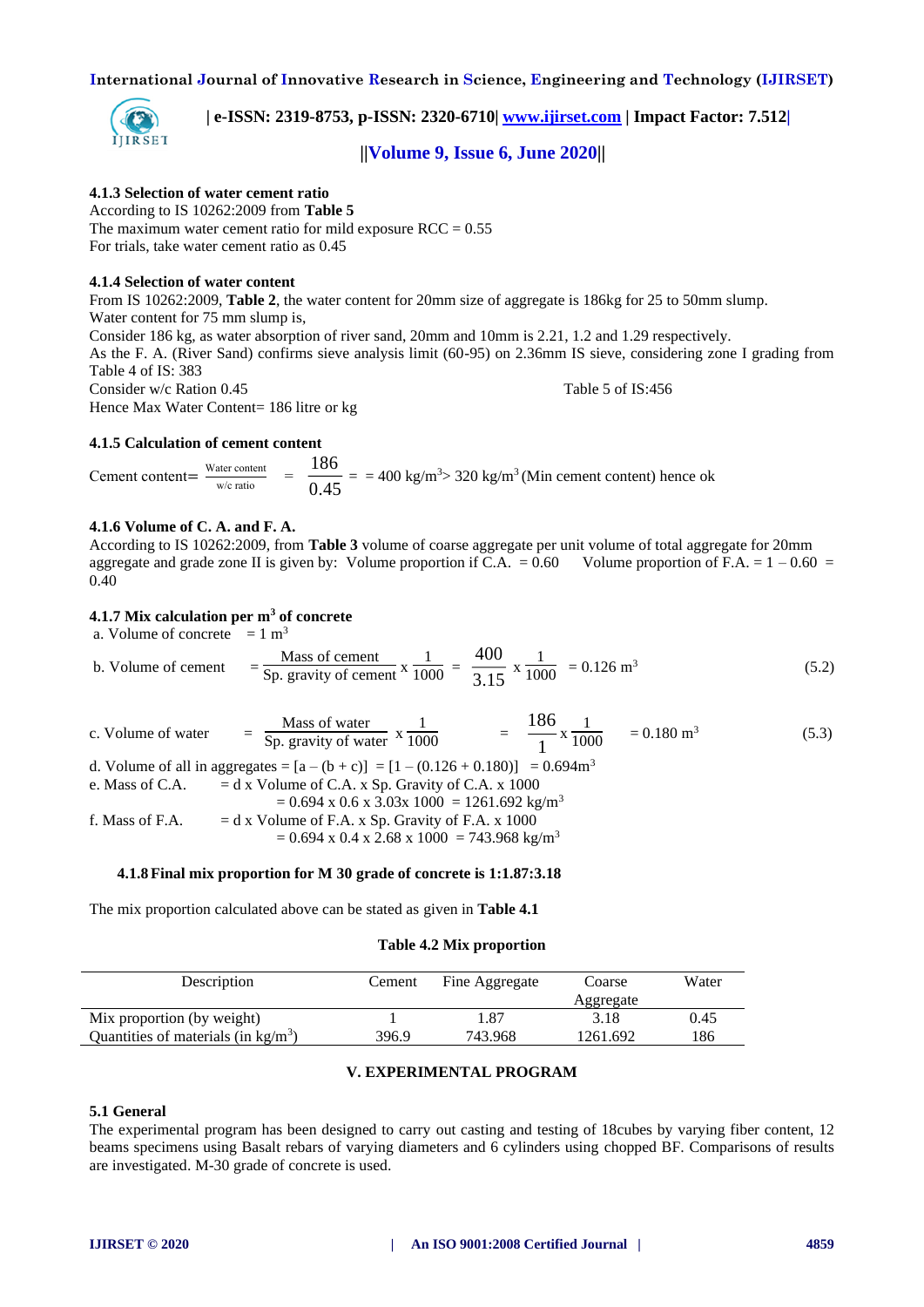

 **| e-ISSN: 2319-8753, p-ISSN: 2320-6710| [www.ijirset.com](http://www.ijirset.com/) | Impact Factor: 7.512|**

 **||Volume 9, Issue 6, June 2020||** 

#### **5.2 Experimental program**

Basalt fiber contents are varied in percentage such as 0%, 0.5, 1, 1.5, 2 and 2.5% by volume of concrete for cube specimens. Further we found optimum percentage of BF by conducting compression test. According to the results 0.5% is the optimum percentage of BF. Further 6 cylinders were casted to investigate split tensile test. The results are tabulated in comparison of normal concrete. Further 12 beams are casted. For first 3 beams using steel reinforcement, 2 bars of 8 mm diameter at bottom and 2 bars of 6 mm diameter at topto hold stirrups are provided as a control beams specimen. In this investigation remaining beams are casted by using 8mm, 10mm and 12mm basalt rebar as main reinforcement for flexural strength instead of normal steel bars. A comparison of load-deflection data and flexural strength with control beams specimens is carried out in this experimental investigation. Minimum shear reinforcement of 2-legged 6 mm diameter stirrups is provided. In the present study an attempt has been made to study the performance of concrete at normal curing to enhance the practical application of basalt fiber mixed concrete. Normal curing for a period of 28 days is carried throughout the experimental program.

#### **5.2.1 Compressive test**

Compressive strength of cubes are determined at 28 days using compression testing machine (CTM) of capacity 2000 kN or universal testing machine (UTM) of capacity 1000 kN. The tests are performed at SP Construction, Pune.

#### **5.2.2 Flexural test on beam specimen**

After 28 days of water curing, the beam specimens are stickled with aluminium scale on both side of beam to observe the deflection with the help of strain gauges and crack development during testing. The beams are tested up to failure under gradually increasing load using universal testing machine of capacity 1000 kN. Two dial gauges are placed on both side of beam to measure the mid-span deflection

## **VI. RESULTS AND DISCUSSION**

#### **6.1 General**

Results and discussions include the test results which were carried out during the experiment. In this experiment cube specimen, cylinder specimen and beam specimen were prepared for the testing of compression, split tensile and flexure test respectively. In this chapter, test results were shown in Table as well as in Graphical format.

#### **6.2 Compression test**

At first compression test was conducted on the cubes of BF mixed into the concrete by proportion of 0%, 0.5%,1.0%,1.5%,2.0% and2.5% in each set of three cubes. The compression tests on cubes carried out at age of 28 days for normal as well as for different percentages. For each variation three specimens were prepared and the average of three test results is stated as below. The maximum compressive stress is for the 0.5% BF which is optimum percentage required mixed in concrete for next investigation. Hence to check further, specimens were casted for split tension test in cylinder specimens and flexural test in beam specimens.

| Sr. No. | Set of Cube<br>designation | % Basalt<br>Fiber | Average<br>Compressive | Compressive strength<br>difference between | % difference<br>(% ) |
|---------|----------------------------|-------------------|------------------------|--------------------------------------------|----------------------|
|         | Size $150$ mm <sup>3</sup> | content           | Strength(MPa)          | normal concrete (MPa)                      |                      |
|         | $C-1$                      |                   | 37.32                  |                                            |                      |
|         | $C-2$                      | 0.5               | 42.93                  | 5.61                                       | 15.03                |
|         | $C-3$                      | 1.0               | 30.66                  | $-6.66$                                    | $-17.84$             |
|         | $C-4$                      | 1.5               | 25.53                  | $-11.79$                                   | $-31.59$             |
|         | $C-5$                      | 2.0               | 23.05                  | $-14.27$                                   | $-38.23$             |
|         | C-6                        | 2.5               | 21.94                  | $-15.38$                                   | $-42.21$             |

#### **Table 6.1: Difference in Percentage and Average Cube compressive strength With Normal Concrete**

Average Compressive Strength of basalt fibers added specimens by volume of concrete at 0.5% addition is 42.93 MPa (increased by 5.61 MPa by normal specimens) that is by 15.03% more than normal specimens the average compressive strengths for different variations of BF percentage .

#### **6.3 Split Tensile test**

Split tensile test was carried out for the variation of 0% and 0.5% of basalt fiber. For each variation 3 cylindrical concrete specimens were casted. The test was carried out for the age of 28 days. The test was carried over UTM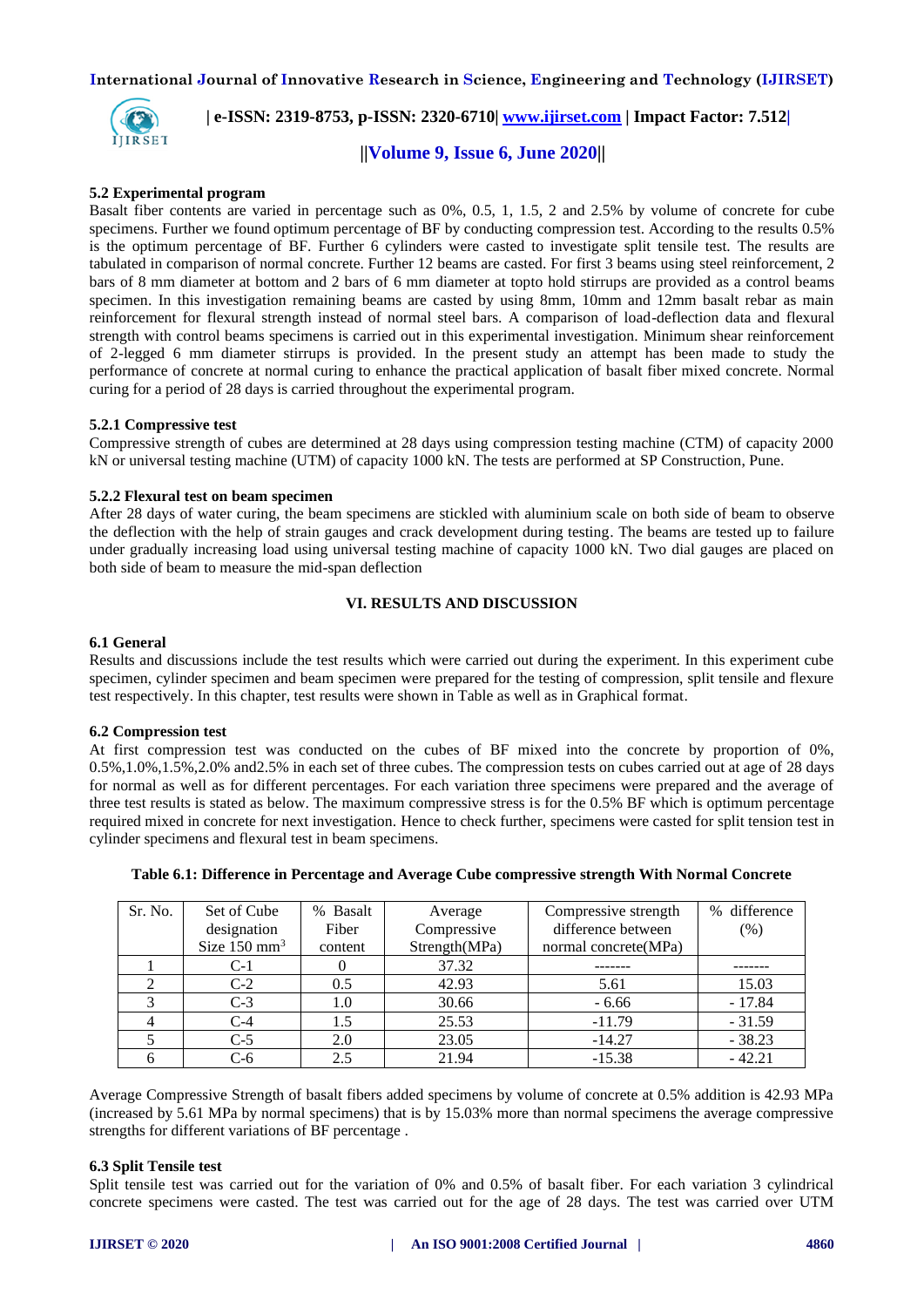

# **| e-ISSN: 2319-8753, p-ISSN: 2320-6710| [www.ijirset.com](http://www.ijirset.com/) | Impact Factor: 7.512|**

# **||Volume 9, Issue 6, June 2020||**

machine. The test is carried out by placing a cylindrical specimen horizontally between the loading surfaces of a compression testing machine and the load is applied until failure of the cylinder, along the vertical diameter.

| Sr.            | Cylinder      | Load in | Split Tensile               | Average Split    | Remark  |
|----------------|---------------|---------|-----------------------------|------------------|---------|
| No.            | Specification | (kN)    | Strength= $2P/\pi$ ld (MPa) | Tensile Strength |         |
|                |               |         |                             | (MPa)            |         |
| 1              | $CS-1$        | 198.9   | 2.81                        |                  | $C+B$   |
|                |               |         |                             | 2.69             |         |
| 2              | $CS-1$        | 161.1   | 2.28                        |                  | $D + B$ |
|                |               |         |                             |                  |         |
| 3              | $CS-1$        | 211.5   | 2.99                        |                  | $C+B$   |
|                |               |         |                             |                  |         |
| $\overline{4}$ | $CBF-2$       | 229.3   | 3.24                        |                  | $D+C+B$ |
|                |               |         |                             | 3.91             |         |
| 5              | $CBF-2$       | 380.7   | 5.39                        |                  | $D + B$ |
|                |               |         |                             |                  |         |
| 6              | $CBF-2$       | 219.9   | 3.11                        |                  | $C + B$ |
|                |               |         |                             |                  |         |

# **Table 6.2: Test results of split tensile Strength**

C: Cracked B: Breaked D: Slightly deformed

Split Tensile Strength of basalt fiber cylinders increased by 1.22 MPa that is by 45.35% more than normal specimens.

#### **6.4 Flexure test**

The experimental setup is based on the four-points bending test on Universal testing machine. The specimen is then placed in the machine in such a manner that the load is applied to the uppermost surface as cast in the mould, along two lines spaced 20 cm apart. The axis of the specimen is carefully aligned with the axis of the loading device. The load is increased until the specimen fails, and the maximum load applied to the specimen during the test is recorded. The deflection at the centre of beam is measured by using dial gauge. In this setup 3 basalt rebars of 8mm, 10mm, 12mm diameter are used.

| Sr. No         | Beam          | Ultimate  | Average    | <b>Flexure Strength</b>      | Average Flexure | Mode of Failure   |
|----------------|---------------|-----------|------------|------------------------------|-----------------|-------------------|
|                | specification | load (KN) | deflection | $=$ Pl/bd <sup>2</sup> (MPa) | Strength (MPa)  |                   |
|                |               |           | (mm)       |                              |                 |                   |
| 1              | $CB-1$        | 102.6     | 2.15       | 21.28                        | 21.92           | Shear             |
| 2              | $CB-2$        | 110.3     | 3.60       | 22.88                        |                 | $Shear + Flexure$ |
| 3              | $CB-3$        | 104.2     | 2.34       | 21.61                        |                 | Flexure           |
| $\overline{4}$ | $BR-8$        | 134.3     | 5.80       | 27.85                        | 26.50           | Shear             |
| 5              | $BR-8$        | 128.9     | 4.35       | 26.73                        |                 | $Shear + Flexure$ |
| 6              | $BR-8$        | 120.1     | 3.95       | 24.91                        |                 | Flexure           |
| $\tau$         | <b>BR-10</b>  | 119.3     | 4.45       | 24.74                        | 27.07           | $Shear + Flexure$ |
| 8              | <b>BR-10</b>  | 138.2     | 5.70       | 28.66                        |                 | $Shear + Flexure$ |
| 9              | <b>BR-10</b>  | 134.1     | 4.80       | 27.81                        |                 | Flexure           |
| 10             | <b>BR-12</b>  | 135.8     | 5.95       | 28.17                        | 27.81           | Shear             |

11 BR-12 139.2 6.30 28.87 Shear + Flexure

12 BR-12 127.3 5.10 26.40 Shear + Flexure

**Table 6.3: Test results of flexure test**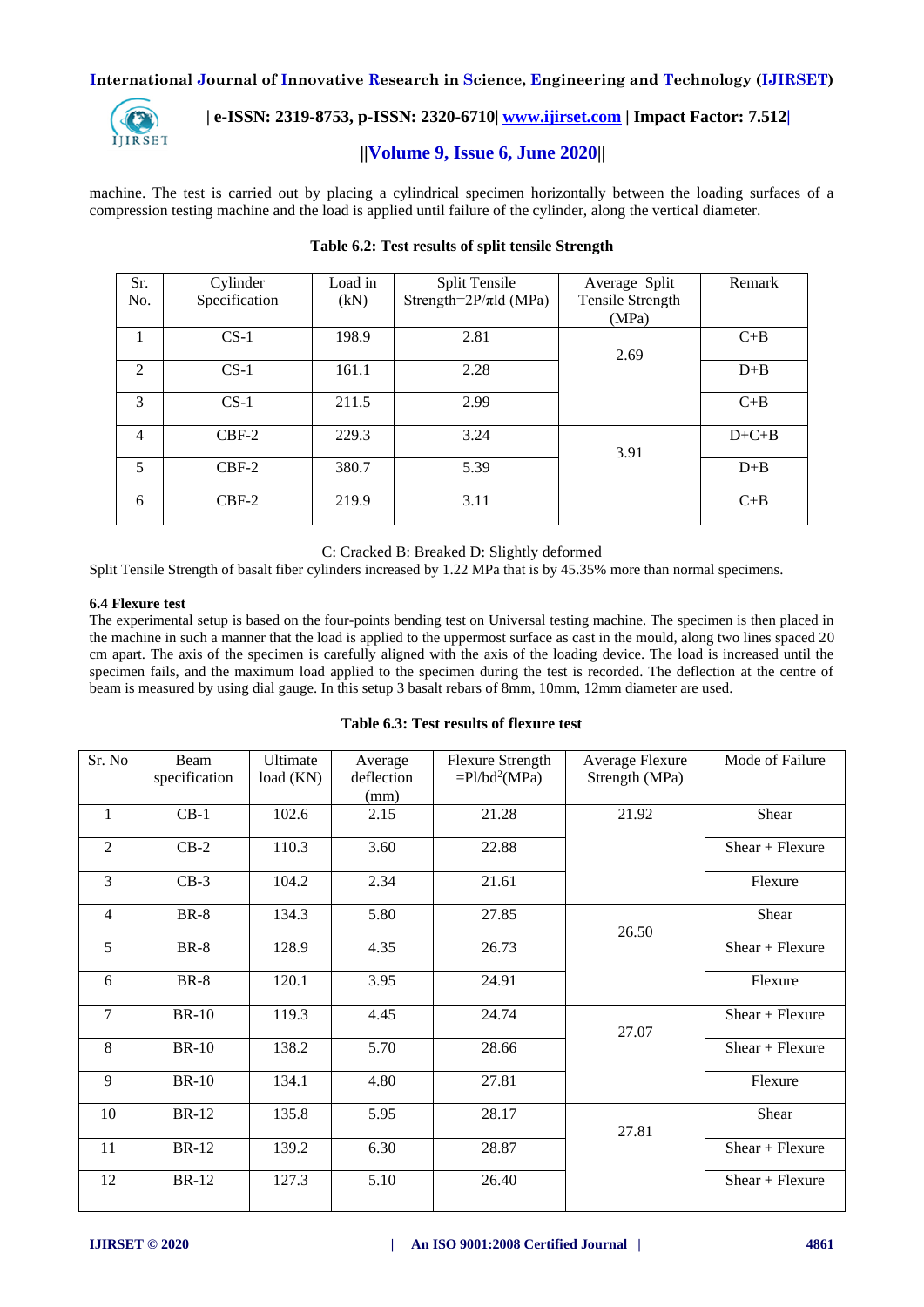

# **| e-ISSN: 2319-8753, p-ISSN: 2320-6710| [www.ijirset.com](http://www.ijirset.com/) | Impact Factor: 7.512|**

## **||Volume 9, Issue 6, June 2020||**

Flexural strength increased by 4.58 MPa, 5.15 MPa, 5.89 MPa that is 20.89%, 23.49%, 26.87% more than normal specimens.

From these results we can say that the maximum load is taken by the beam with optimum percentage of BF as basalt rebars diameter increases. The graphical representation of test results is shown in **Figure 6.6.** The graph shows the average test results for each of the variations in concrete.



**Fig : 6.1 Graphical representation of flexure test results**

**Flexural strength increased by 4.58 MPa, 5.15 MPa, 5.89 MPa that is 20.89%, 23.49%, 26.87% more than normal specimens.**

**Deflection increased by 2 mm, 2.28 mm, 3.08 mm that is 74.07%, 84.44% and 114.07% more than normal beam specimens deflection.**

## **6.4 Discussions**

The variations in results under compression test of different BF percentage content of cube specimens are stated below with its optimum BF content required to mix in concrete. By using this optimum percentage of BF the results of the split tensile test and flexural test are also justified by the statements below. The variations of basalt rebars diameter in BFRC show different variations in results for all tests specimens. The increase and decrease in strength as well as the load carrying capacity for different beams and their deflections are stated below.

#### **6.4.1 Strength of specimens**

1. For the compression test, it has been observed that the maximum increase in the percentage of compressive stress with the control specimen is of 15.03% for 0.5% addition of BF into the concrete. The decrease in the percentage of compressive stress with control specimen is found to be 17.84% for 1.0% BF addition and 31.84%, 38.23%, 42.21% for 1.5%, 2.0%, 2.5% of BF addition in concrete respectively.

2. For split tensile test, using this optimum percentage of BF into the concrete the maximum increase in tensile strength was found out to be 45.35% more than control cylinder specimens.

3. In case of flexure test, average flexural strength of control beams is 21.92MPa,

a) The increase in flexure strength with the control beam is 20.89% for 8 mm diameter basalt rebar that is 26.50 MPa

b) The increase in flexure strength with the control beam is 23.49% for 10mm diameter basalt rebar that is 27.07 MPa

c) The increase in flexure strength with the control beam is 26.87% for 12mm diameter basalt rebar that is 27.81MPa

#### **6.4.2 Deflection**

The average deflection for control beam was found out to be 2.70 mm.

- a) The average deflection of beam with basalt rebar 8mm diameter is 4.70mm which is 74.07% more than control beam specimen.
- b) The average deflection of beam with basalt rebar 10mm diameter is 4.98mm which is 84.44% more than control beam specimen.
- c) The average deflection of beam with basalt rebar 12mm diameter is 5.78mm which is 114.07% more than control beam specimen.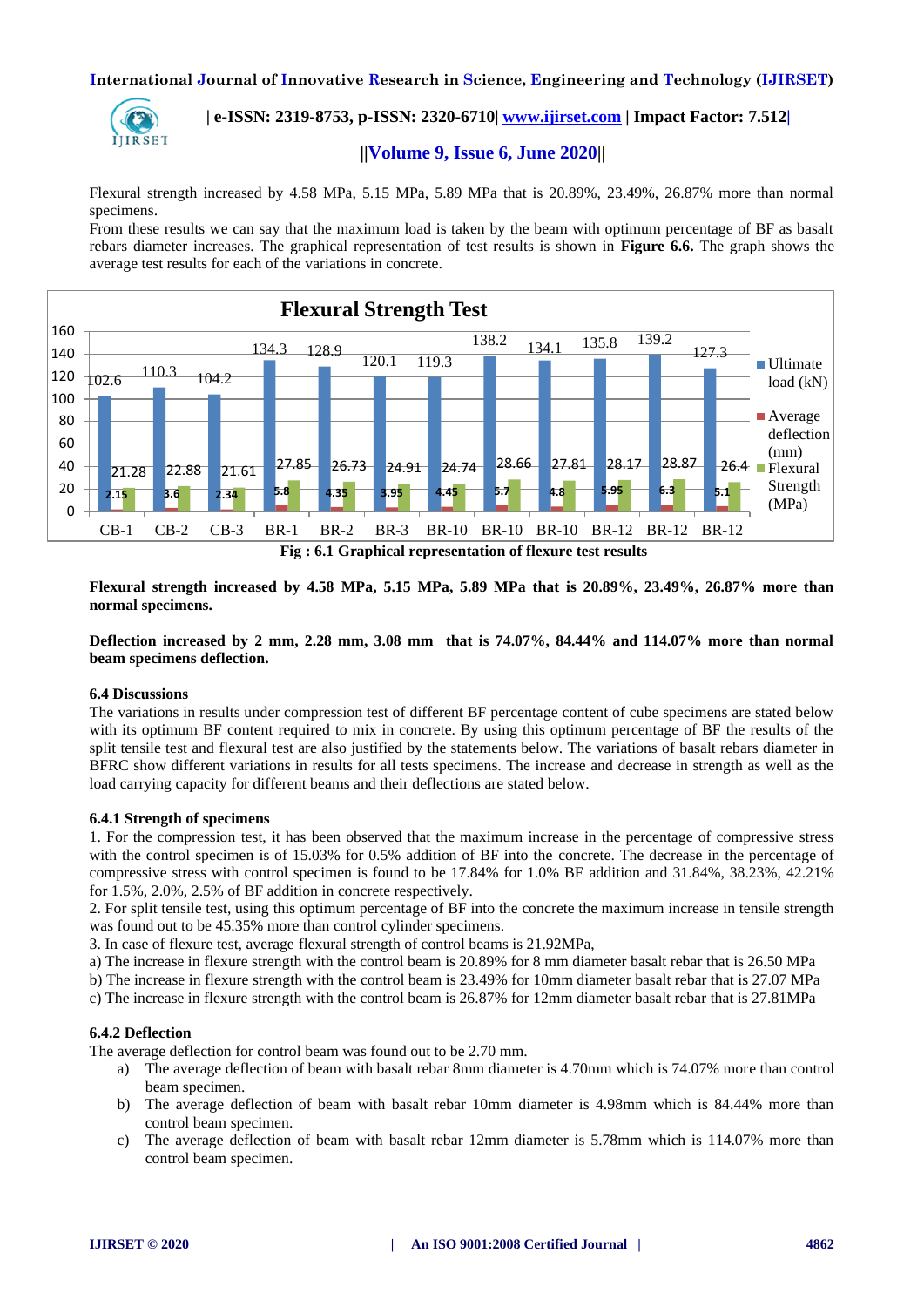

## **| e-ISSN: 2319-8753, p-ISSN: 2320-6710| [www.ijirset.com](http://www.ijirset.com/) | Impact Factor: 7.512|**

 **||Volume 9, Issue 6, June 2020||** 

#### **6.4.3 Testing methodology**

A testing machine of capacity 100 tonnes was used for testing the compressive strengths of cube specimens at 28 days from casting as well as split tensile strengths of cylindrical Specimens at 28 days. Beams were tested as per IS: 516- 1989 specifications, on a displacement Controlled testing machine at a rate of 0.05 mm/Min. The net deflections at the centre were recorded on to as train gauges connected through a System. The load versus displacement curve for each Specimen was obtained and the various flexural parameters (flexural strength, average deflections, and average flexural strength) were calculated as perIS:516-1989 method. A sample load–deflection plot. It can be seen from this figure that because of the optimum percentage of BF fractions of fibres used, none of the concretes exhibited a true strain hardening behaviour, which is typical of fibre reinforced concrete when the fibre content is high.

#### **6.4.4. Compressive split tensile and flexural strength**

The variations in results under compression test of different BF percentage content of cube specimens are stated below with its optimum BF content required to mix in concrete. By using this optimum percentage of BF the results of the split tensile test and flexural test are also justified by the statements below. The variations of basalt rebars diameter in BFRC show different variations in results for all tests specimens. The increase and decrease in strength as well as the load carrying capacity for different beams and their deflections are stated below.

#### **6.4.5 Strength of specimens**

1. For the compression test, it has been observed that the maximum increase in the percentage of compressive stress with the control specimen is of 15.03% for 0.5% addition of BF into the concrete. The decrease in the percentage of compressive stress with control specimen is found to be 17.84% for 1.0% BF addition and 31.84%, 38.23%, 42.21% for 1.5%, 2.0%, 2.5% of BF addition in concrete respectively.

2. For split tensile test, using this optimum percentage of BF into the concrete the maximum increase in tensile strength was found out to be 45.35% more than control cylinder specimens.

3. In case of flexure test, average flexural strength of control beams is 21.92MPa,

a) The increase in flexure strength with the control beam is 20.89% for 8 mm diameter basalt rebar that is 26.50 MPa

b) The increase in flexure strength with the control beam is 23.49% for 10mm diameter basalt rebar that is 27.07 MPa

c) The increase in flexure strength with the control beam is 26.87% for 12mm diameter basalt rebar that is 27.81MPa

## **6.4.6 Deflection**

The average deflection for control beam was found out to be 2.70 mm.

The average deflection of beam with basalt rebar 8mm diameter is 4.70mm which is 74.07% more than control beam specimen. The average deflection of beam with basalt rebar 10mm diameter is 4.98mm which is 84.44% more than control beam specimen. The average deflection of beam with basalt rebar 12mm diameter is 5.78mm which is 114.07% more than control beam specimen.

Chopped basalt fibers were dispersed by hand into the concrete mixture to achieve a uniform distribution throughout the concrete, which was mixed for a total of 5 min. The following specimens were prepared:

(i) 150 mm size cubes (for compressive strength as per IS516-1999 [21]);

(ii) 150 mm diameter and 300 mm long cylinders (for split tensile strength as per IS 5816-1999 [22])

(iii)  $700 \times 150 \times 150$  mm (l x b x d)beam specimens (for flexural Tests as per IS  $516-1999$  [21])

#### **VII. CONCLUSIONS**

#### **7.1 General**

The present experimental study was carried out for behaviour of concrete in compression, tension and flexure. To find optimum percentage of BF into the concrete variation in percentage of BF Quantity using 0%, 0.5%, 1.0%, 1.5%, 2.0% and 2.5% by volume of concrete Total 18 cubes are casted, 6 cylinders and 12 beams are casted further by using this optimum percentage of BF into the concrete. For each variation three specimens were casted. From the test results following conclusions were stated.

#### **7.2 Conclusions**

1. The maximum compression strength is obtained at 0.5 %BF content mixed in to the concrete which is concluded as optimum percentage of BF available for this investigation.

2. For the compression test, it has been observed that the maximum increase in the percentage of compressive stress with the control specimen is of 15.03% for 0.5% addition of BF into the concrete. After that the decrease in the percentage of compressive stress with control specimen was found with increase in percentage BF into the concrete.